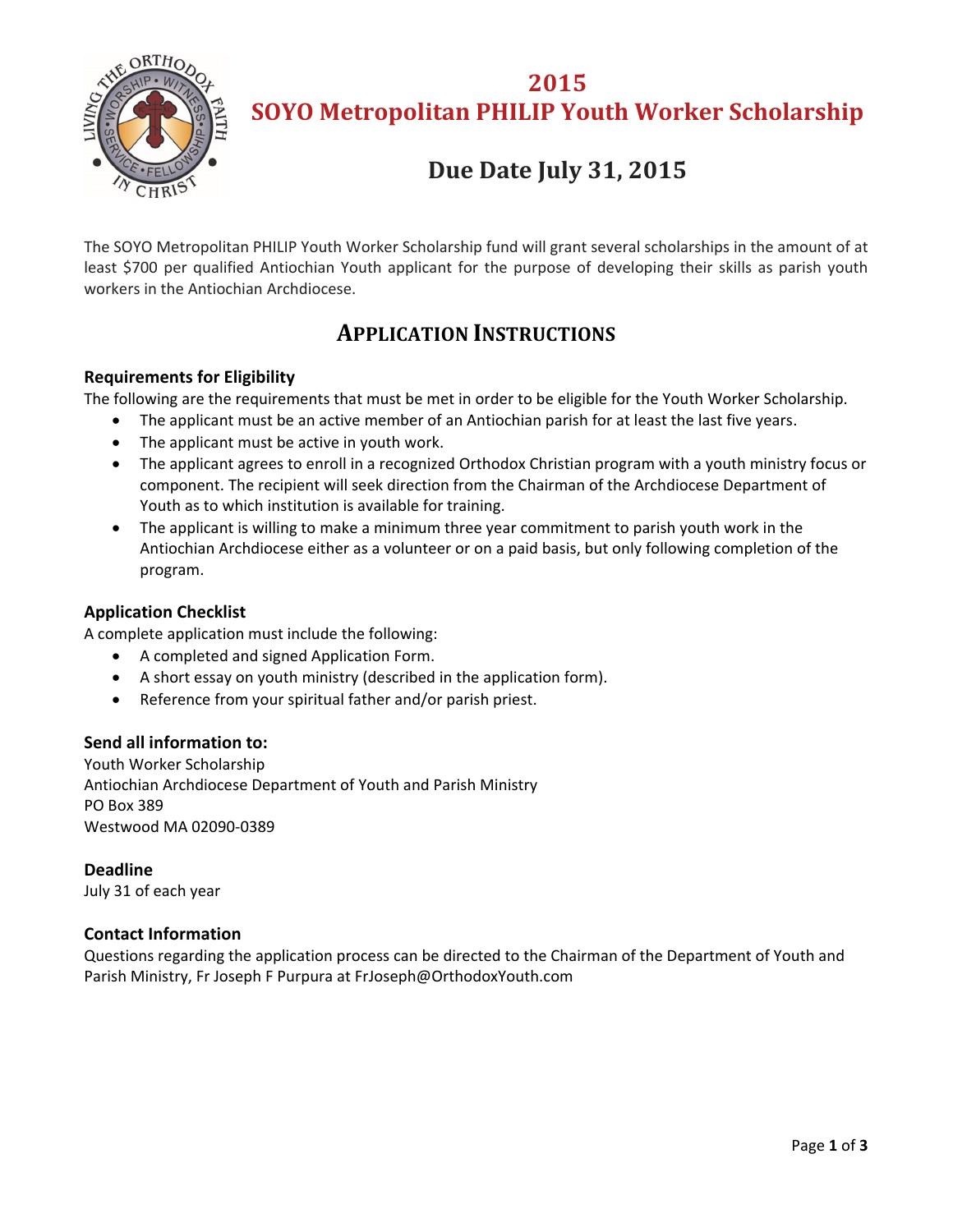

**2015 SOYO Metropolitan PHILIP Youth Worker Scholarship**

## **Due Date July 31, 2015**

### **APPLICATION FORM**

| <b>APPLICANT'S INFORMATION</b> |                |                                                    |                                 |                |  |
|--------------------------------|----------------|----------------------------------------------------|---------------------------------|----------------|--|
| <b>First Name</b>              | Middle Name    |                                                    | Last Name                       |                |  |
|                                |                |                                                    |                                 |                |  |
| Date of Birth                  | Phone Number   |                                                    | Email                           |                |  |
|                                |                |                                                    |                                 |                |  |
| <b>Address</b>                 |                | Apt Unit                                           |                                 |                |  |
|                                |                |                                                    |                                 |                |  |
| City                           | State/Province |                                                    | Zip/Postal Code                 |                |  |
|                                |                |                                                    |                                 |                |  |
| Citizenship: USA □ Canada □    | Annual Income: |                                                    | Male $\square$ Female $\square$ |                |  |
| <b>Current Occupation:</b>     |                |                                                    |                                 |                |  |
| Parish Name                    |                | City                                               |                                 | Province/State |  |
|                                |                |                                                    |                                 |                |  |
| Parish Priest                  |                | Spiritual Father (if different than Parish Priest) |                                 |                |  |
|                                |                |                                                    |                                 |                |  |

| <b>EDUCATION</b> |                     |                |  |  |  |
|------------------|---------------------|----------------|--|--|--|
| Degree           | Name of Institution | Dates Attended |  |  |  |
|                  |                     |                |  |  |  |
|                  |                     |                |  |  |  |
|                  |                     |                |  |  |  |

### **REFERENCE**

Please have your Spiritual Father and/or Parish Priest provide us with a reference letter at least includes the following:

- Their signature stating their blessing for you to study Youth Ministry and to be considered for scholarship.
- A statement or agreement that you are currently involved in youth ministry and / or that the pastor intends to involve them in the parish youth ministry efforts.